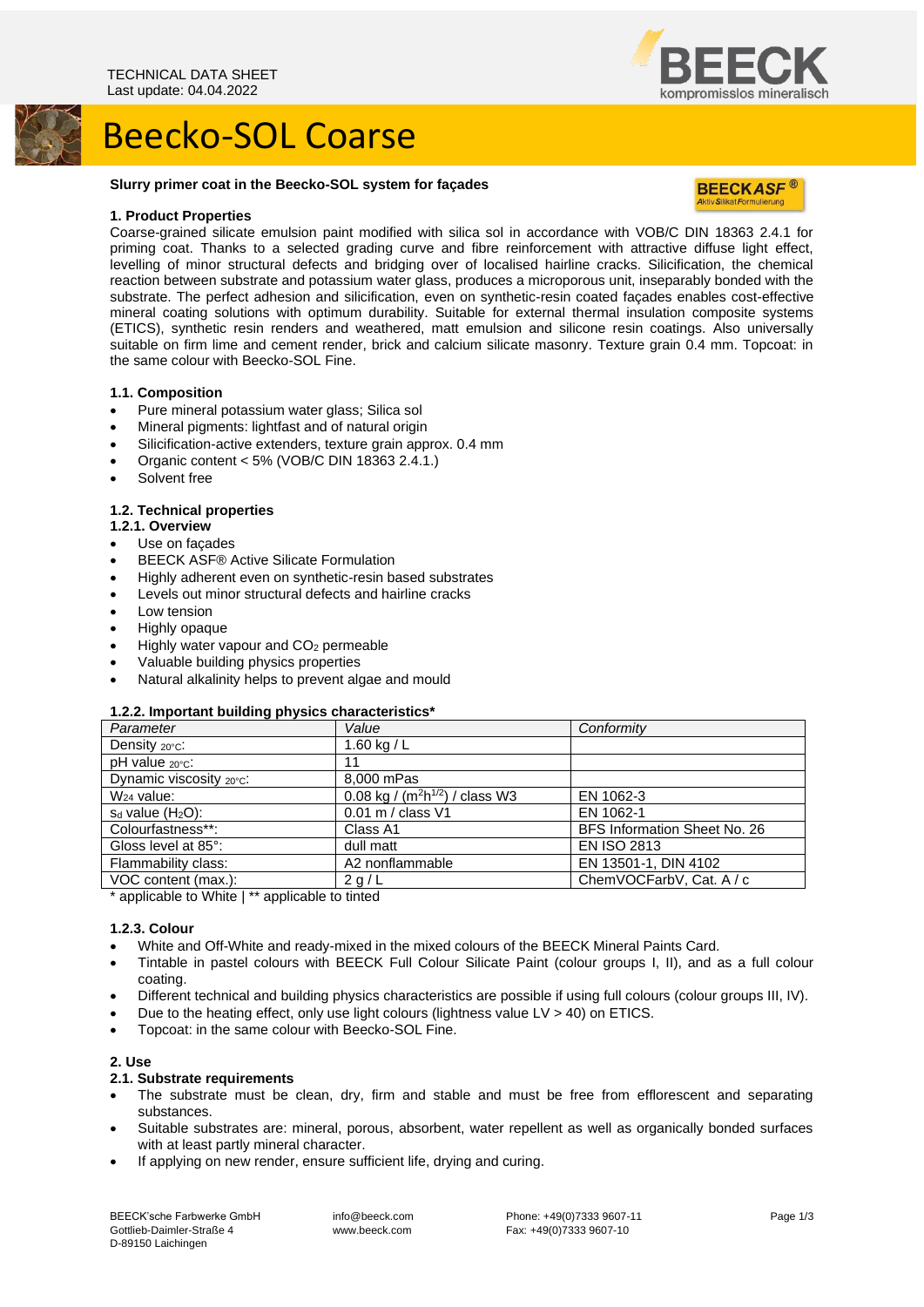

# Beecko-SOL Coarse

- Critical and algae infested substrates: depending on the requirement, prepare first by applying BEECK Fungicide, BEECK Quartz Filler, or BEECK Bonding Coat Fine / Coarse to the whole surface. Try out on a test area on site.
- Use plaster to repair cracked substrates. Carefully make good chipped surfaces and misses with the same type of material and the same texture. If necessary reinforce with fabric. Precoat areas with individual hairline cracks and minor structural defects with Beecko-SOL Coarse over whole surface. Use BEECK Quartz Filler in case of greater defects. Try out on a test area.
- Ensure uniform substrates and careful application on visually high-quality surfaces and in glancing light.

## **2.2. Brief information on the standard system**

- Slurry primer coat with Beecko-SOL Coarse. Topcoat: in the same colour with Beecko-SOL Fine.
- Add BEECK SOL-Fixative to make Beecko-SOL Coarse optimally coatable.
- Apply a primer coat of BEECK Bonding Coat Fine / Coarse or BEECK Quartz Filler on critical surfaces.

## **2.3. Substrate and preparatory treatment**

• *Old film-forming or mineral coatings, synthetic resin renders, external thermal insulation composite systems (ETICS):*

Remove cracked, less adherent and glossy film-forming old coats as pore-deep as possible. Check the adhesion and firmness of matt, weathered coatings, brush off chalking mineral coatings. Use high-pressure methods to thoroughly clean firmly adhering coats and renders. Prepare algae infested façades with BEECK Fungicide according to the factory specifications, see auxiliary products. Prime absorbent, chalking or crumbling surfaces with BEECK SOL-Fixative. Use BEECK Bonding Coat Fine / Coarse or BEECK Quartz Filler if necessary. Information on façade cleaning: As synthetic resin renders swell if they absorb water and are slow to dry again, allow for sufficiently long waiting periods between cleaning and coating. Clean composite systems, insulating renders and similar pressure sensitive surfaces gently, without damaging the material. Critical, unknown and highly algae infested substrates: try out on a test area on site.

## • *Lime render (PI/CSII), lime-cement render (PII), cement render (PIII):*

Check drying and strength of render. Use BEECK Etching Fluid to remove sinter skin on solid new render. Do not etch thin coat renders and composite materials (for example, ETICS). Prime absorbent render with BEECK SOL-Fixative. Check pure air-lime renders for stability.

## • *Concrete, fibrated cement:*

Use high pressure cleaner and BEECK Formwork Oil Remover according to the factory specifications to clean concrete pore-deep and to remove any residual release agent, and then rinse with plenty of clean water. Prime with BEECK SOL-Fixative. Coat over entire area of made good surfaces with BEECK Quartz Filler or BEECK Bonding Coat Fine / Coarse as required. Prime fibrated cement with BEECK Silane Primer and BEECK Bonding Coat Fine / Coarse, try out on a test area.

## • *Natural stone, brick, calcium silicate masonry:*

Clean thoroughly, check for moisture damage and efflorescence (e.g. salt edges) and make good defective joints and bricks. Preset absorbent substrates with BEECK SOL-Fixative. Flow coat weakly efflorescent substrates and aerated concrete with BEECK Silane Primer. Use BEECK Quartz Filler as required.

- *Unsuitable substrates* are horizontal or sloping surfaces exposed to the weather, less stable, efflorescent surfaces and non-alkali-resistant substrates such as wood-based materials (MDF, OSB), clay or loam, gypsum, and plastics as well as glossy, pore-free, non- firm and plasto-elastic coatings.
- *Defective substrates* require a differentiated approach. Apply a renovation render to damp, salt contaminated surfaces and base areas, and treat the whole surface with BEECK Quartz Filler.

## **2.4. Application instructions**

## **2.4.1. General information**

Check substrate suitability as required (see 2.1 and 2.3). Pay particular attention to the absorbency, strength and texture of the respective substrate. Try out on a test area before using on high quality and critical surfaces. Ensure that the product is used by qualified persons.

- Carefully cover surfaces which are not to be treated especially glass, ceramics, window sills, expansion joints, lacquer and anodic coatings and protect them from splashes.
- Provide personal protective equipment.
- Only use containers from the same production batch to coat self-contained areas.
- Stir Beecko-SOL Coarse thoroughly with a powered mixing paddle before use.
- Add BEECK SOL-Fixative to Beecko-SOL Coarse to make it optimally coatable.
- Do not use in wet conditions, if there is a risk of frost, on heated surfaces or in the blazing sun.
- Minimum application temperature: +8°C. Drying time: at least 12 hours per coat
- Protect fresh coatings from the rain; hang up scaffolding sheeting in front of the surface worked on.

info@beeck.com www.beeck.com